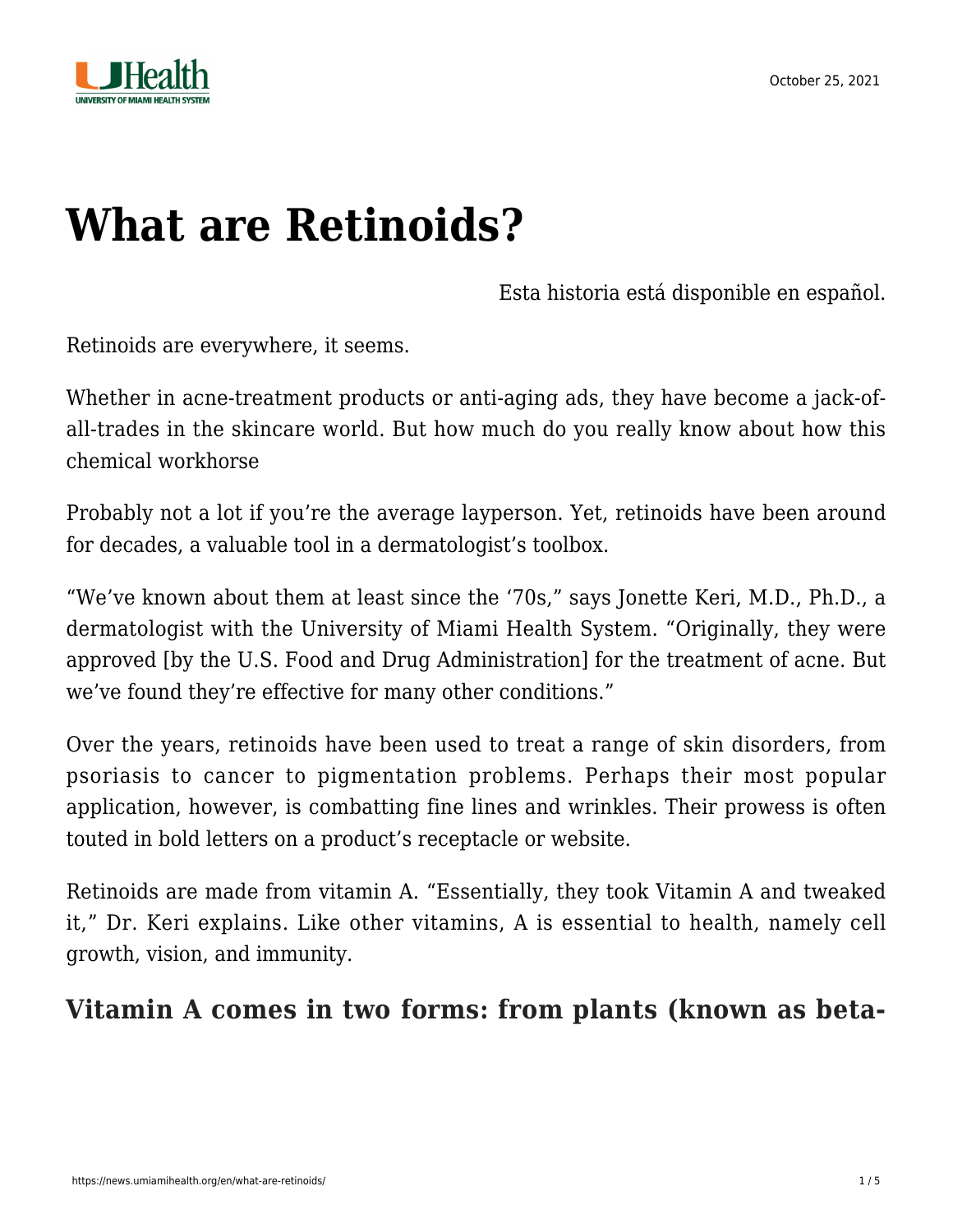

## **carotene) or from animal products. It's the latter that is useful to skincare.**

Early researchers discovered that retinoids cause superficial peeling. This peeling helps clear (and prevent) the clogging of pores, which often results in unsightly acne. Isotretinoin, a type of retinoid, was found to be the only medication that worked on some instances of stubborn acne. "Instead of the normal skin turnover of about 28 days," Dr. Keri says, "retinoids were found to speed up that process."

Along the way, scientists also discovered that retinoids worked as an anti-aging product. They seep past the outer layer of skin known as the epidermis to the middle layer of skin, or the dermis, where they "neutralize" the free radicals that can age skin. They also prompt the body to make more collagen, a protein that makes our skin firm and elastic. This is important because we produce less collagen as we age. In addition, our aging bodies break down collagen (as well as elastin). Retinoids, on the other hand, "make the skin plumper and more youthful."

What's more, retinoids can help erase flat skin discolorations, such as acne stains, freckles, age spots, and other signs of sun damage

Before rushing out to buy a retinoid product, however, Dr. Keri suggests you familiarize yourself with your options:

Retinoids come in several forms: gel, creams, foams, and liquids. Your goal should determine your product. Alcohol-based gels, for instance, are typically used for acne and can be more potent than other forms, though not always. They can also be more irritating. (Foams, too, can irritate sensitive skin.)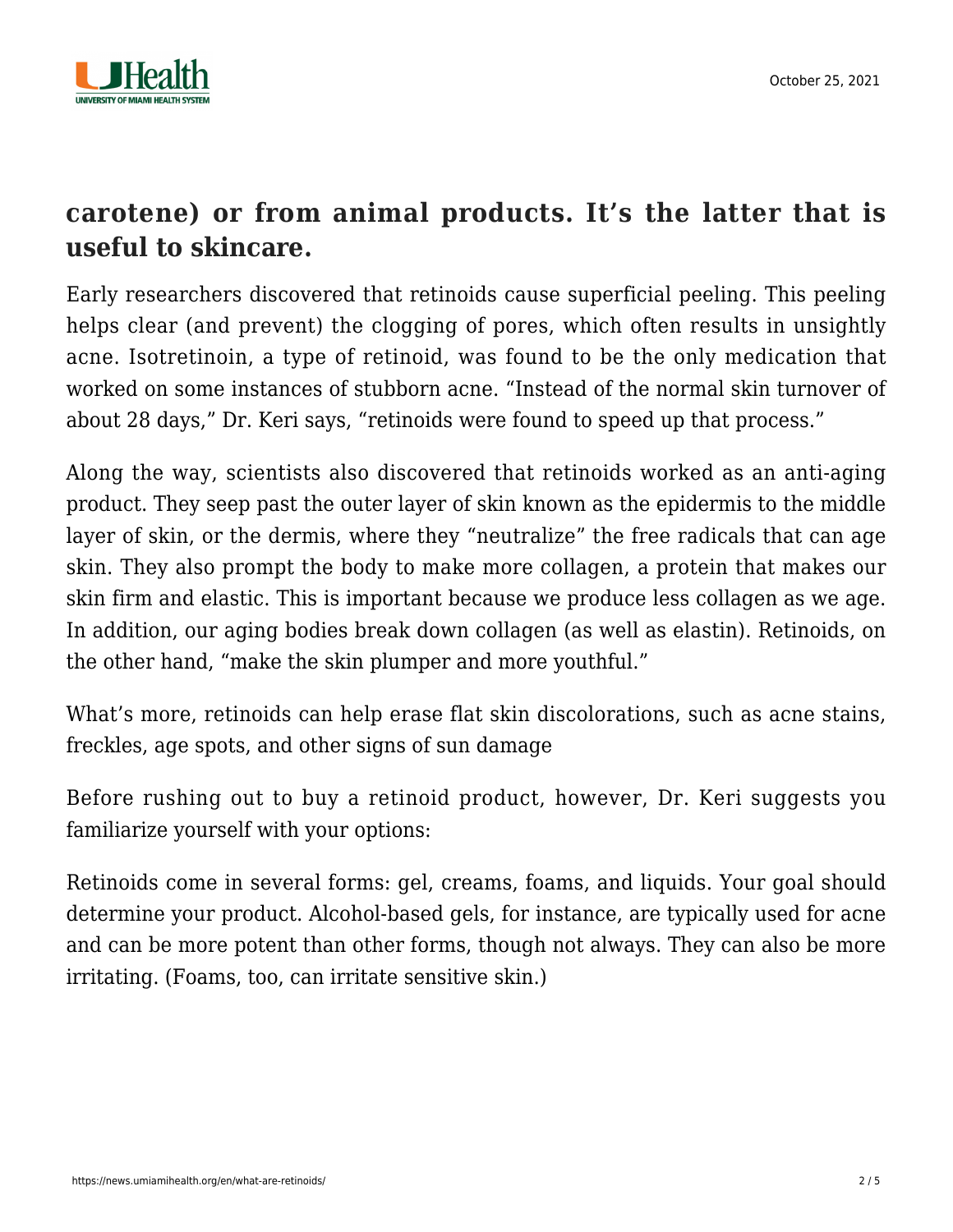



Those looking to combat fine lines and wrinkles will find that creams are best.

### **"Patients looking for anti-aging help want something creamier," Dr. Keri says.**

Retinoids come in different strengths and can be bought over the counter or by prescription. It's best to start with a weaker OTC formula before moving up.

Retinol is a type of retinoid found in OTC products. Most people tolerate it. Another kind of retinoid, retinyl palmitate, is also a popular component of OTC products. It's beneficial for people with sensitive or excessively dry skin.

Stronger retinoids are available only through prescription. These include tretinoin, adapalene (higher percentage strength), tazarotene, and trifarotene.

Keri warns that most insurances won't pay for prescription retinoids for acne patients older than 25 – a frustrating obstacle because acne afflicts some people, particularly women, well into their 40s.

Use most retinoid products at night before going to bed. In the case of some retinoids, the sun breaks down the Vitamin A compounds, reducing their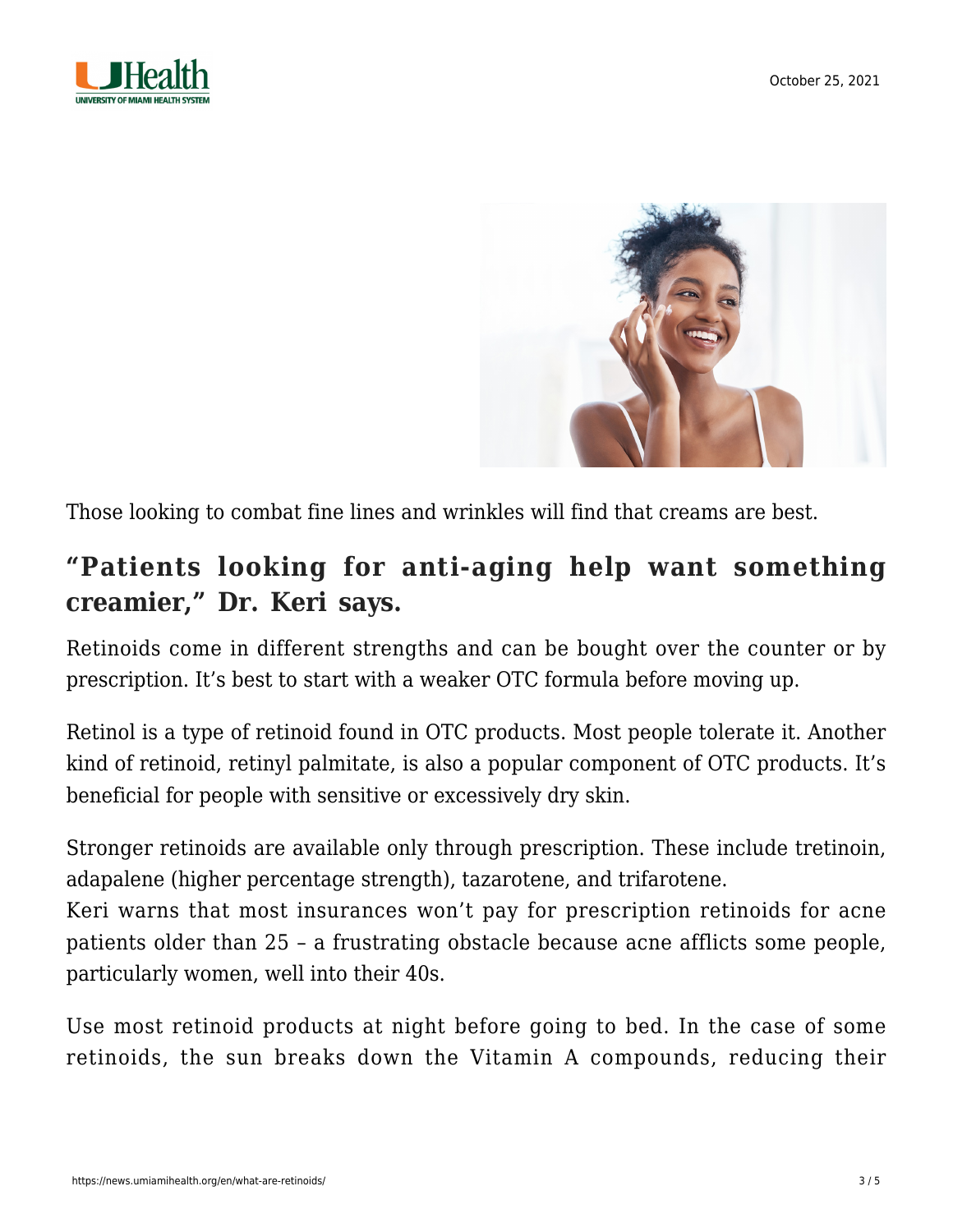

effectiveness. (Check with your dermatologist.) That said, always use sunscreen, whether or not you're using a retinoid product. Also, use the retinoid product sparingly. A small drop is enough to cover your face. Using too much can result in drying, itching, or redness.

"I often suggest trying it out every other night to see how you tolerate a product," Dr. Keri says. She also recommends applying the product (and sunscreen) on the neck, hands, and top parts of the chest. "We forget we also age there."

## **Be patient. Retinoids don't work overnight.**

"It takes months to see changes," Dr. Keri says. "The really good results come in at about 18 months."

She cautions that retinoid treatment for fine lines and wrinkles is not a one-and-done treatment. For long-lasting results, "you have to use them for life."

#### **Ana Veciana-Suarez, Guest Columnist**